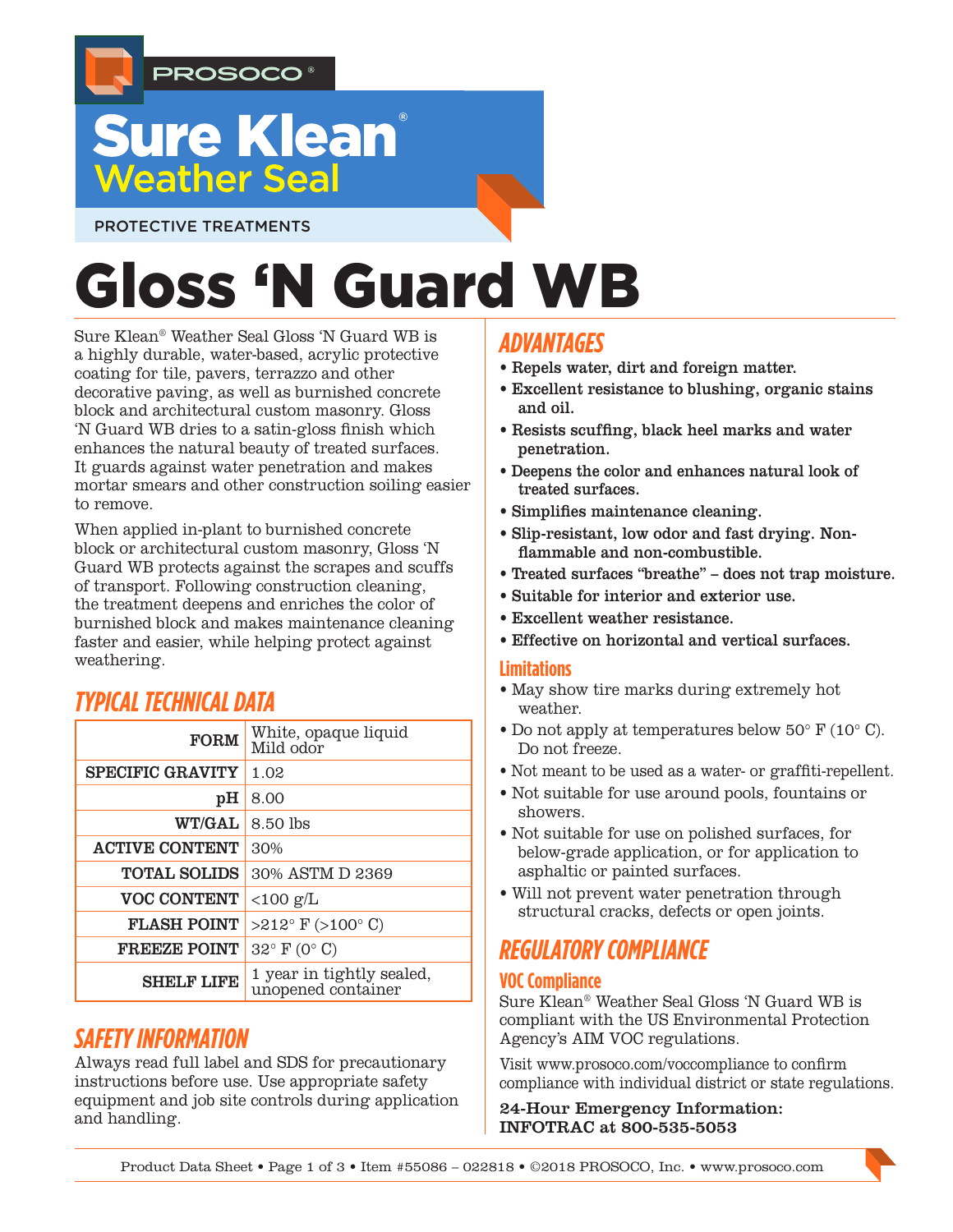## **Product Data Sheet Weather Seal Gloss 'N Guard WB**

## *PREPARATION*

Protect people, vehicles, property, plants, windows, painted surfaces, anodized aluminum and all non masonry surfaces from product, residue, splash, fumes and wind drift. Protect and/or divert pedestrian and auto traffic. Use polyethylene or other proven protective material. Sure Klean® Strippable Masking is appropriate for use with this product.

Surface should be clean and dry. If needed clean with the appropriate PROSOCO surface preparation cleaner. Do not use raw acids. Let cleaned surfaces dry 24 hours before application.

Let new concrete cure 28 days before treating. Sealing and caulking compounds should be in place and cured before application.

Specifier's Note: A waterproof barrier should be included in the construction of horizontal floors to prevent penetration of moisture from underneath the masonry flatwork.

#### **Surface and Air Temperatures**

Temperatures should be at least  $50^{\circ}$  F  $(10^{\circ}$  C) and not above 90° F (32° C) during application. If freezing conditions exist before application, let masonry thaw before applying.

Do not apply during rain, to wet surfaces or when there is a chance of rain.

#### **Equipment**

Recommended application is by high volume, lowpressure (<50 psi) spray. Do not atomize. Fan spray tips are recommended to avoid atomization of the material.

For small scale application, or when spray application is not appropriate, product may be applied using brush or roller. Contact Customer Care or your local PROSOCO representative for more information.

#### **Storage and Handling**

Keep from freezing. Store in a cool, dry place. Keep container tightly closed when not dispensing. Published shelf life assumes upright storage of factory-sealed containers in a dry place. Maintain temperatures of 45–100°F (7–38°C). Do not double stack pallets. Dispose of unused product and container in accordance with local, state and federal regulations.

## *APPLICATION*

Read "Preparation" and the Safety Data Sheet before use.

ALWAYS TEST a small area of each surface to confirm suitability, coverage rate and desired results before beginning overall application. Test with the same equipment, recommended surface preparation and application procedures planned for general application. Let surface dry thoroughly before inspection.

#### **Dilution & Mixing**

Apply as packaged. Do not dilute or alter, or use for applications other than as specified.

Stir thoroughly before application. Do not shake. Shaking may entrap air.

#### **Typical Coverage Rates**

Coverage varies based on surface porosity and texture. Always test. Coverage is in square feet/ meters per gallon. Do not over apply.

- Porous Surfaces: 50–125 sq.ft. / 5–12 sq.m.
- Semi-Porous Surfaces: 100–150 sq.ft. / 9–14 sq.m.
- Non-Porous Surfaces: 200–400 sq.ft. / 19–37 sq.m.

#### **Application Instructions**

#### Sprayer: Tile and Decorative Paving

- 1. Apply two or more thin, even coats to a thickness of 2–4 mils.
- 2. Allow 15 minutes between coats, or until coating becomes tacky.
- 3. Apply two or more coats again, in the same manner, to produce an even appearance. Allow 30–40 minutes dry-time between each set of applications, or until first application is dry.

#### Sprayer: Burnished Block and Architectural CMU (in-plant or field application)

- 1. Apply a thin, even coat. If an airless sprayer is used, minimize pressure to a spray mist. Do not over apply.
- 2. Brush out runs and drips immediately for a uniform film thickness and to avoid an uneven appearance.

Multiple applications may be needed on more porous concrete block surfaces. Allow at least 4 hours between applications. Apply additional coats perpendicular to the original coat for the best finish.

#### Brush or Roller

Recommended for small scale application or when spray application is not appropriate. Contact PROSOCO for more information. Saturate the